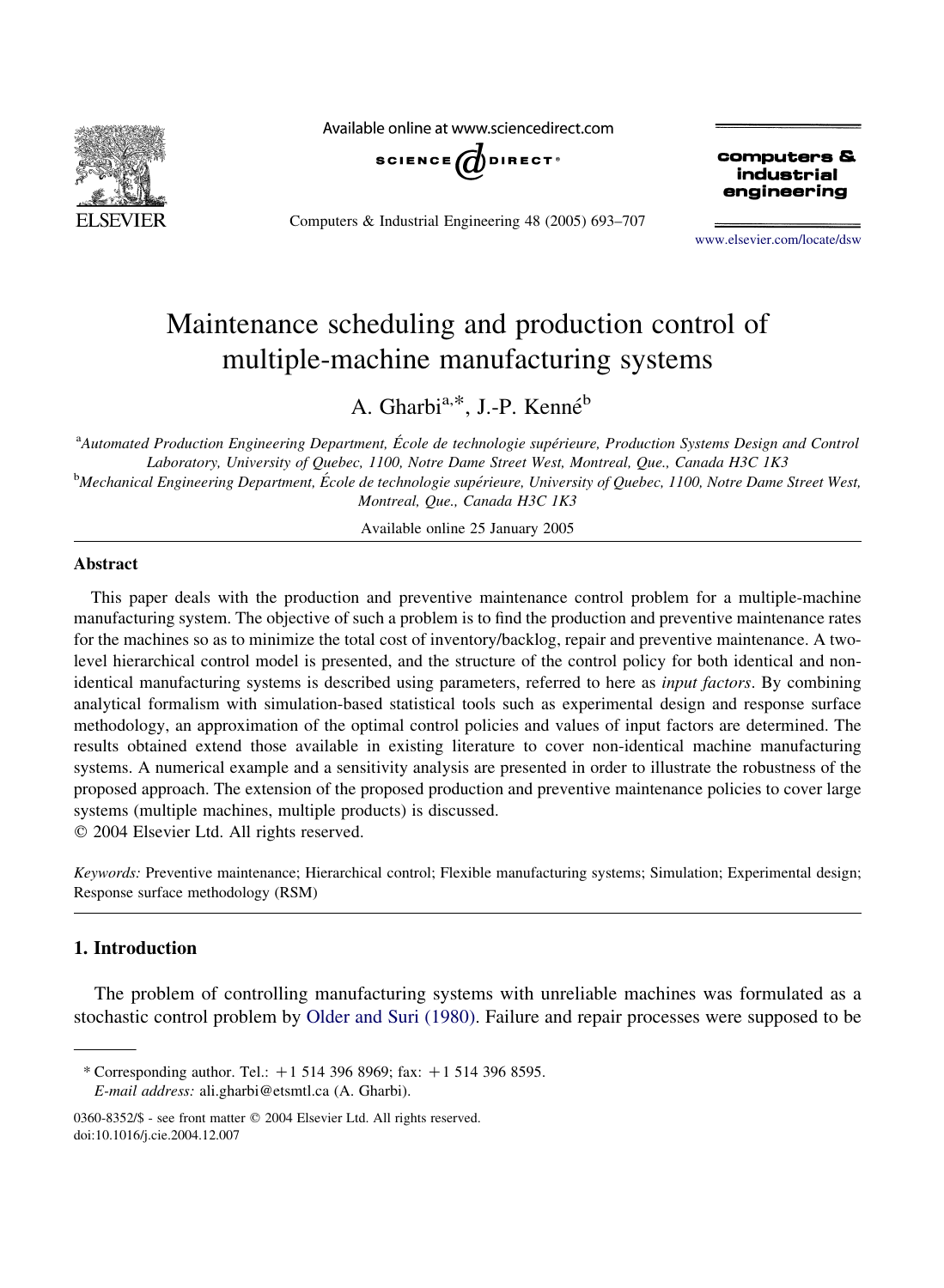described using homogeneous Markov processes. The related optimal control model falls under the category of problems studied previously by [Rishel \(1975\).](#page--1-0) Similar investigations have resulted in the analytical solution of the one-machine one-product manufacturing system control problem obtained by [Akella and Kumar \(1986\)](#page--1-0). In the case of non-homogeneous Markov processes involving states and control-dependent transition rates, the control problem becomes more complex. In this sphere, [Boukas](#page--1-0) [and Haurie \(1990\)](#page--1-0) considered the fact that the failure probabilities of a machine depend on its age, and they added the possibility of performing preventive maintenance to the existing models. The related agedependent set of dynamic programming equations were solved numerically for a given manufacturing system. However, with the numerical scheme presented by [Boukas and Haurie \(1990\)](#page--1-0), it remains difficult to obtain a general structure for the optimal control of a large class of manufacturing systems. A potential way of coping with such a difficulty is to develop heuristical methods based on the reduction of the size of the considered control problem. Hence, different approaches have been proposed in the existing literature with a view to deriving simple near-optimal control policies for manufacturing systems.

The concept of hedging point policy, introduced by [Kimemia and Gershwin \(1983\)](#page--1-0), is one of the simple ways available for finding suboptimal control policies in the production planning and maintenance scheduling of manufacturing systems. For further details on this concept, we refer the reader to the age-dependent hedging point concept presented by [Boukas, Kenne, and Zhu \(1995\) and](#page--1-0) [Kenne and Gharbi \(1999\).](#page--1-0) Because of the computation of threshold levels, the derivation of suboptimal policies based on this concept seems to be difficult for a large class of manufacturing systems. Another approach is to develop hierarchical control methods based on the particular structure of the system. This can be done by using the singular perturbation approach. Such an approach mainly involves reducing the size of the control problem according to the discrepancy between the time scales of events involved. By replacing fast processes with their respective mean values, one can construct a deterministic limiting problem, which is computationally more tractable. Details on this approach can be found in [Kokotovic,](#page--1-0) [Khalil, and O'Relly \(1986\), Lehoczky, Sethi, Soner, and Taksar \(1991\), Sethi and Zhang \(1994\), and](#page--1-0) [Soner \(1993\).](#page--1-0) In this paper, we will first define the structure of the optimal control policies, both for identical and for non-identical machine manufacturing systems. Based on such structures, we will then extend the production and maintenance rates control model presented in [Kenne and Boukas \(2003\)](#page--1-0) in order to determine the control policy in a more general case including non-identical machine manufacturing systems. The resulting structure is described through a set of parameters we call input factors. We resort to a combination of analytical and simulation-based experimental approaches to find an approximation of the optimal control policies for production and preventive maintenance by determining the values of input factors.

In the proposed approach, the parameterized near-optimal control policy is used as an input for the simulation model. For each entry consisting of a combination of parameters, the cost incurred is obtained. It is from this relationship that the best control factor values are determined and a relationship between input factors and such a cost is given. The application of such an approach is motivated by the works of [Gharbi and Kenne \(2000\) and Kenne and Gharbi \(1999\).](#page--1-0) We refer the reader to these works for a literature review on the applications of simulation and statistical methods such as experimental design and RSM in the sphere of manufacturing systems control.

The remainder of the paper is organized as follows. In Section 2, the optimal control problem is described both for identical and non-identical machine systems. The proposed control approach is described in Section 3. The logic of the simulation model is described in Section 4. In Section 5,